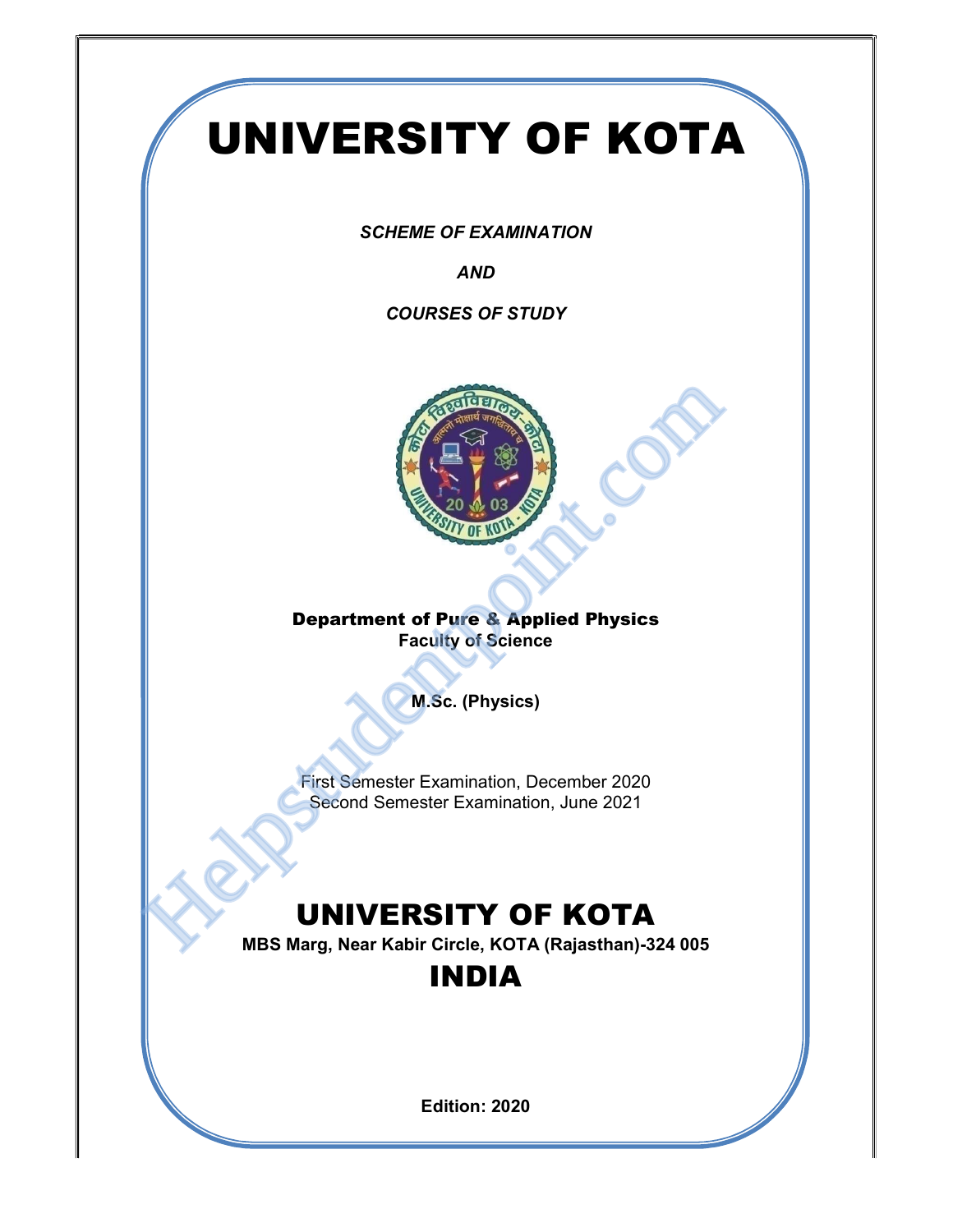| <b>Course Structure with Distribution of Marks:</b> |                                             |               |                                 |                 |            |     |             |                              |         |              |                 |         |
|-----------------------------------------------------|---------------------------------------------|---------------|---------------------------------|-----------------|------------|-----|-------------|------------------------------|---------|--------------|-----------------|---------|
| Year/                                               | Serial Number, Code & Nomenclature of Paper |               |                                 | <b>Duration</b> | Teaching   |     |             | <b>Distribution of Marks</b> |         |              | Min. Pass       |         |
| <b>Semester</b>                                     |                                             |               |                                 | of Exam         | Hrs/Week & |     |             |                              |         | <b>Marks</b> |                 |         |
|                                                     |                                             |               |                                 |                 | Credit     |     |             |                              |         |              |                 |         |
|                                                     | Number                                      | Code          | Nomenclature                    |                 | L          | P   | $\mathbf C$ | Conti.                       | Sem.    | <b>Total</b> | Conti.          | Sem.    |
|                                                     |                                             |               |                                 |                 |            |     |             | Assess.                      | Assess. | Marks        | Assess.         | Assess. |
| I Year                                              | 1.1                                         | <b>PHY101</b> | Mathematical Methods in Physics | 3 Hrs           | 4          | --  | 4           | 30                           | 70      | 100          | 12              | 28      |
| I Semester                                          | 1.2                                         | PHY102        | Classical Mechanics             | 3 Hrs           | 4          | $-$ | 4           | 30                           | 70      | 100          | 12              | 28      |
|                                                     | 1.3                                         | PHY103        | <b>Ouantum Mechanics-I</b>      | 3 Hrs           | 4          | $-$ | 4           | 30                           | 70      | 100          | 12              | 28      |
|                                                     | 1.4                                         | PHY104        | <b>Advanced Electronics</b>     | 3 Hrs           | 4          | --  | 4           | 30                           | 70      | 100          | 12              | 28      |
|                                                     | 1.5                                         | PHY105        | Physics Laboratory-I            | 6 Hrs           | $- -$      | 16  | 8           | $- -$                        | 100     | 100          | $- -$           | 50      |
|                                                     | <b>Total</b>                                |               |                                 |                 | 16         | 16  | 24          | 120                          | 380     | 500          | $\qquad \qquad$ |         |
| I Year                                              | 2.1                                         | <b>PHY201</b> | <b>Statistical Mechanics</b>    | 3 Hrs           | 4          | --  | 4           | 30                           | 70      | 100          | 12              | 28      |
| II Semester                                         | 2.2                                         | <b>PHY202</b> | Classical Electrodynamics -I    | 3 Hrs           | 4          | $-$ | 4           | 30                           | 70      | 100          | 12              | 28      |
|                                                     | 2.3                                         | <b>PHY203</b> | Ouantum Mechanics-II            | 3 Hrs           | 4          | $-$ | 4           | 30                           | 70      | 100          | 12              | 28      |
|                                                     | 2.4                                         | PHY204        | Atomic & Molecular Physics      | 3 Hrs           | 4          | --  | 4           | 30                           | 70      | 100          | 12              | 28      |
|                                                     | 2.5                                         | PHY205        | Physics Laboratory-II           | 6 Hrs           | $- -$      | 16  | 8           | $\sim$ $\sim$                | 100     | 100          | $- -$           | 50      |
|                                                     |                                             |               |                                 |                 | 16         | 16  | 24          | 120                          | 380     | 500          | --              |         |

#### Course Structure with Distribution of Marks:

#### Objectives of the Course:

Innovation and Employability-Physics is fundamental to all physical sciences which explains the nature. Physicists have to be competent enough to design and build new instruments, from satellites to measure the properties of planetary atmospheres to recordbreaking intense magnetic fields for the study of condensed matter. Most of the conveniences of modern life are based directly on the understanding provided by physics. Many techniques used in medical imaging are derived directly from physics instrumentation. Even the internet is a spin-off from the information processing and communications requirement of highenergy particle physics. **2.5** PHY206 Physics Labontory-II 6 Hrs  $\frac{1}{16}$  16 R  $\frac{1}{26}$  16 16 2<br> **Objectives of the Course:**<br>
Imporation and Employability-Physics is fundamental to all physical scie<br>
explains the nature. Physicists have to be

Department of Pure and Applied Physics, University of Kota, Kota has started the M.Sc. (Physics) course from July, 2007. This course aims to provide a thorough understanding of Physics of both pure and applied nature with extensive theoretical and experimental knowledge in major areas of Physics with specialization in Energy Studies / Plasma Physics / Materials Science. The students after completing the course shall find placements in premier research institutes and companies in India and abroad, qualify NET/GATE/JEST examinations and will be eligible for M.Tech., Ph.D. and teaching.

#### Duration of the Course:

The course M.Sc. (Physics) shall consist of two academic years divided into four semesters.

#### Eligibility for Admission:

The basic eligibility for admission to the programme is B.Sc. with Physics, Chemistry and Mathematics with minimum marks for GEN category candidates of Rajasthan-55%; Other state-60%; SC/STOBC/SOBC-Minimum Pass Marks. The admission in the course is based on the merit of the percentage obtained in their B.Sc. course. However, the students of the B.Sc, (Hons.)-Physics as Honors and Mathematics as subsidiary subject under Integrated B.Sc.-M.Sc. (Physics) are directly admitted to the M.Sc. (Physics) Programmes.

#### Structure of the Programme:

- The M.Sc. (Physics) programme consists of:
- (i) Core and applied courses of theory as well as practical papers which are compulsory for all students.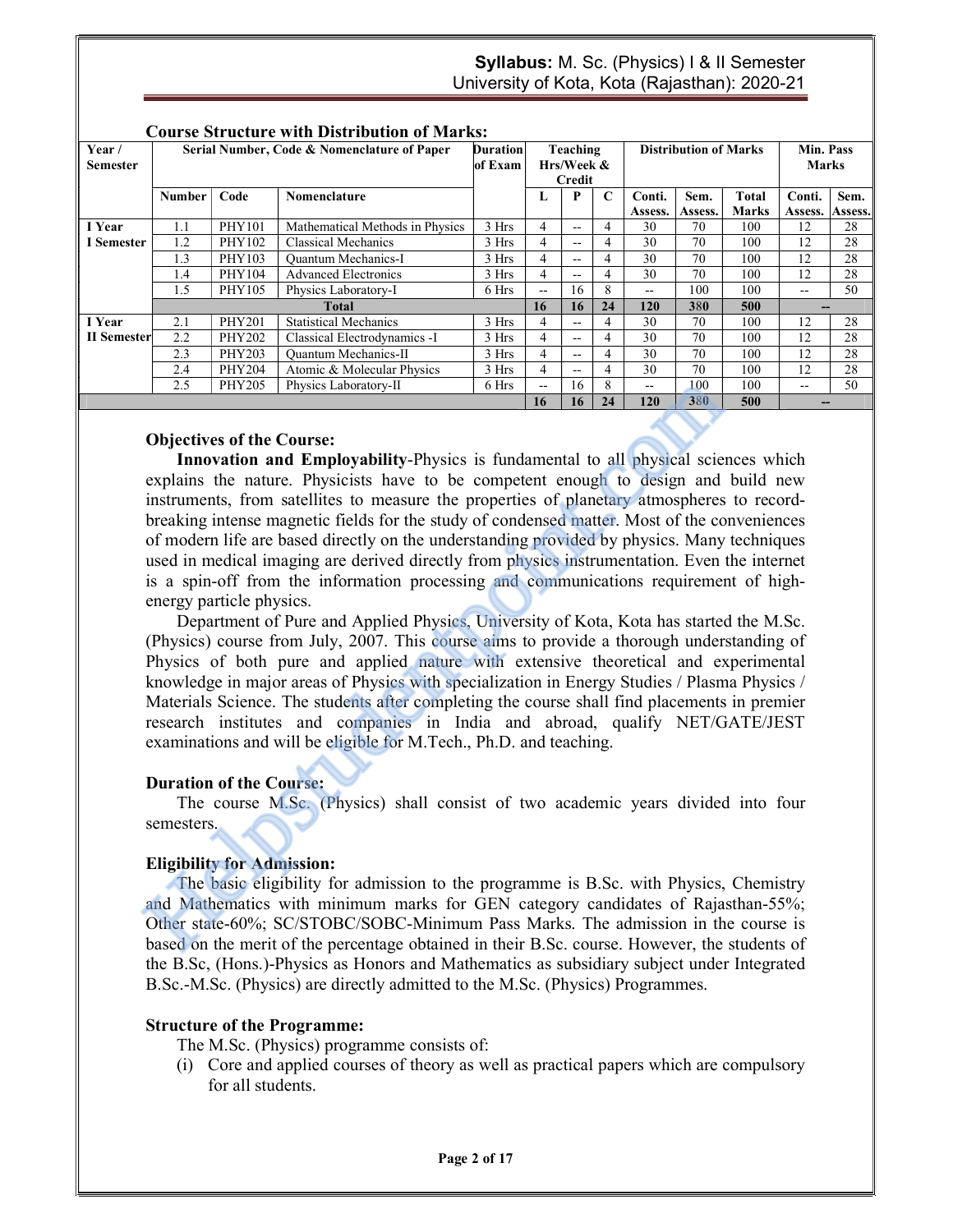(ii) Dissertation/Project Work/Summer training/Field work which can be done in an organization (Government, Industry, Firm, Public Enterprise, etc.) approved by the Department.

#### Attendance:

Every teaching faculty handling a course shall be responsible for the maintenance of attendance Register for candidates who have registered for the course. The teacher of the course must intimate the Head of the Department at least seven calendar days before the last instruction day in the semester about the attendance particulars of all students. Each student should earn 75% attendance in the courses of a particular semester failing which he or she will not be permitted to appear in the End-Semester Examinations. However, it shall be open to the authorities to grant exemption to a candidate who has failed to obtain the prescribed 75% attendance for valid reasons and such exemptions should not under any circumstance be granted for attendance below 65%.

#### Teaching Methodologies:

The classroom teaching would be through conventional lectures or power point presentations (PPT). The lecture would be such that the student should participate actively in the discussion. Student seminars would be conducted and scientific discussions would be arranged to improve their communicative skills. In the laboratory, instructions would be given for the experiments followed by demonstration and finally the students have to do the experiments individually.

#### Maximum Marks:

Maximum marks of a theory and practical paper shall be decided on the basis of their contact hours/credit per week. One teaching hour per week shall equal to one credit and carry 25 maximum marks and therefore, four teaching hours/credit per week shall carry 100 maximum marks for each theory paper/course. Each four contact hours per week for laboratory or practical work shall be equal to two credits per week and carry 25 maximum marks and therefore, sixteen teaching hours per week shall carry 100 maximum marks for laboratory or practical work. granted for attendance below 65%.<br>
Teaching Methodologies:<br>
The classroom teaching would be through conventional lectures or presentations (PPT). The lecture would be such that the student should participate the discussio

#### Scheme of Examinations:

The examination shall be divided into two parts in which first part is continuous assessment or internal assessment and second part is semester assessment or external assessment. The schemes for the internal and external examinations shall be as under:

- a) The assessment of the student for theory paper shall be divided into two parts in which first part is continuous assessment or internal assessment (30% of maximum marks) and second part is semester assessment or external assessment (70% of maximum marks). For practical papers there will be only one external assessment (100% of maximum marks).
- b) The internal assessment for each theory paper shall be taken by the teacher concerned in the Department during each semester. There will be two components of internal assessment; one by test having 20% weightage (20 marks) and another by seminar / assignment / presentation / quiz / group discussion / vivo of 10% weightage (10 marks), for theory papers in each semester. Internal assessment test shall be of one hour duration for each paper and shall be taken according to academic calendar notified by the University / Departments. There will be no internal examination in the practical paper.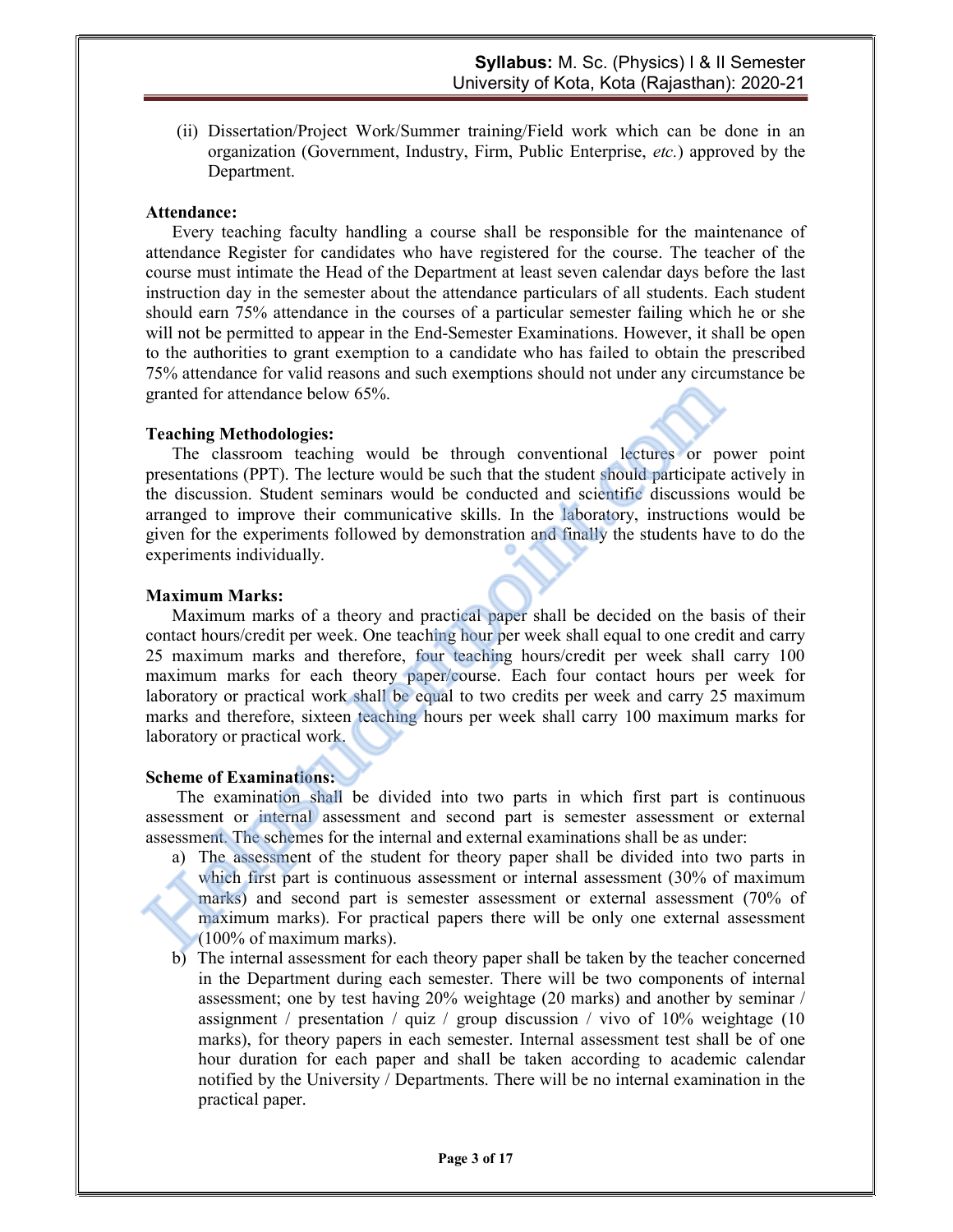- c) A student who remains absent (defaulter) or fails or wants to improve the marks in the internal assessment may be permitted to appear in the desired paper(s) (only one time) in the same semester with the permission of the concerned Head of the Department. A defaulter / improvement fee of Rupees 250/- per paper shall be charged from such candidates. Duly forwarded application of such candidates by the teacher concerned shall be submitted to HOD who may permit the candidate to appear in the internal assessment after depositing the defaulter/ improvement fee. A record of such candidates shall be kept in the Department.
- d) The external assessment shall be of three hours duration for each theory paper and six hours duration for practical paper. The practical examination shall be taken by the panel of at least one external and one internal examiner at the end of each semester.
- e) The syllabus for each theory paper is divided into five independent units and each theory question paper will be divided into three sections as mentioned below:
	- **Section-A** shall have 01 compulsory question comprising 10 questions (maximum 20 words answer) taking two questions from each unit. Each question shall be of one mark and total marks of this section will be 10. This section will be compulsory in the paper.
	- **Section-B** will carry 25 marks with equally divided into five long answer type questions (answer about in 250 words) and examiners are advised to set two questions from each unit and students are instructed to attempt five questions by selecting one question from each unit.
- **Section-C** will contain five long answer type questions. One compulsory question of 15 marks and four questions of 10 marks each. Students are instructed to attempt total three questions with one compulsory question (answer about in 500 words) of and any two more questions (answer about in 400 words) out of remaining four questions. Paper setter shall be instructed to design question paper covering from all five units. **Section-A** shall have 01 compulsory question comprising 16<br>
(maximum 20 words answer) aking two questions from each<br>
question shall be of one mark and total marks of this section will<br>
section will be compulsory in the p
	- f) The pattern of question paper of internal and external shall be as follows:

#### (A) Continuous or Internal Assessment:

30% weightage of Maximum Marks (30 Marks out of 100 Maximum Marks)

#### DEPARTMENT OF PURE & APPLIED PHYSICS UNIVERSITY OF KOTA, KOTA First/Second Internal Test 20…….

| <b>Duration of Exam: 1.00 Hr</b> | Max. Marks: 15 |
|----------------------------------|----------------|
| <b>Class: M.Sc. (Physics)</b>    | Semester:      |
| Subject:                         | Paper:         |
| <b>No. of Students:</b>          | Teacher:       |

Note: The question paper contains three sections as under:

Section-A : One compulsory question with 04 parts. Please give short answers in 20 words for each part.

Section-B : 02 questions to be attempted having answers approximately in 250 words. Section-C : 01 question to be attempted having answer in about 500 words.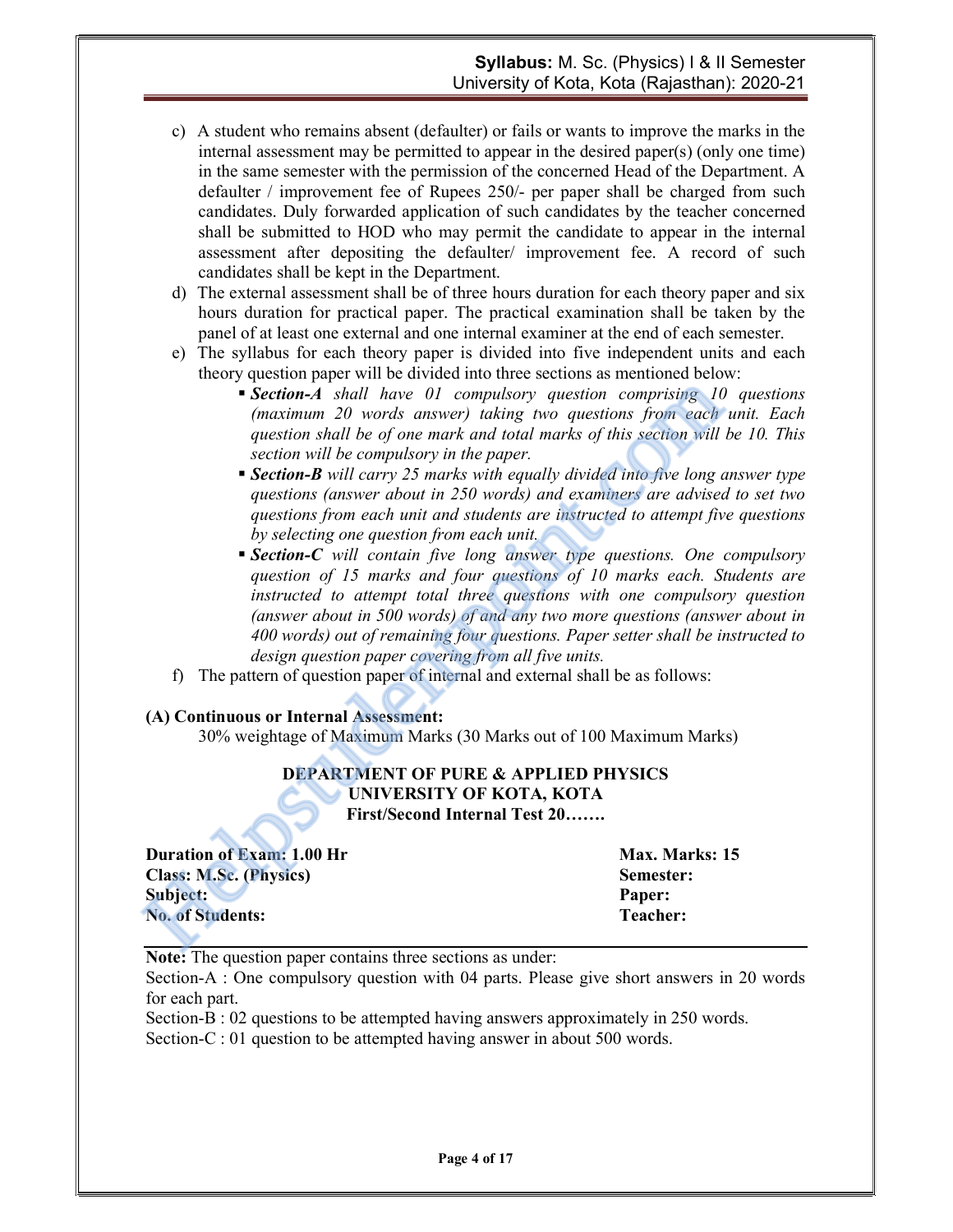#### SECTION A

| $\mathbf{b}$<br>$\mathbf{c}$ |  |
|------------------------------|--|
|                              |  |
|                              |  |
| 'd                           |  |
| (e)                          |  |
| <b>SECTION B</b>             |  |
| ∩⊇<br>$\overline{4}$         |  |
| O.3<br>4                     |  |
| $\overline{4}$<br>Q.4        |  |
| Q.5<br>$\overline{4}$        |  |
| <b>SECTION C</b>             |  |
| 0.6<br>Ξ                     |  |
| Ξ                            |  |

#### (B) Semester or External Assessment:

#### **Duration of Examination: 3 Hours Max. Marks: 70** Max. Marks: 70

#### $SETCTION A: 10x1=10$

| Q.O                                                                                                 |                                                              |             |        |
|-----------------------------------------------------------------------------------------------------|--------------------------------------------------------------|-------------|--------|
| O.7                                                                                                 |                                                              |             | 7      |
| (B) Semester or External Assessment:                                                                | 70% weightage of Max. Marks (70 Marks out of 100 Max. Marks) |             |        |
| <b>Duration of Examination: 3 Hours</b>                                                             |                                                              | Max. Marks: |        |
| $SECTION-A: 10x1=10$                                                                                |                                                              |             |        |
| (Answer all questions)                                                                              |                                                              |             |        |
| (Two question from each unit with no internal choice)                                               |                                                              |             |        |
| Q. No. 1                                                                                            |                                                              |             |        |
|                                                                                                     |                                                              |             | 1 Mark |
|                                                                                                     |                                                              |             | 1 Mark |
|                                                                                                     |                                                              |             | 1 Mark |
|                                                                                                     |                                                              |             | 1 Mark |
|                                                                                                     |                                                              |             | 1 Mark |
|                                                                                                     |                                                              |             | 1 Mark |
|                                                                                                     |                                                              |             | 1 Mark |
|                                                                                                     |                                                              |             | 1 Mark |
|                                                                                                     |                                                              |             | 1 Mark |
|                                                                                                     |                                                              |             | 1 Mark |
| $SECTION-B: 5x5=25$<br>(Answer all questions)<br>(One question from each unit with internal choice) |                                                              |             |        |
| (Maximum two sub-divisions only)                                                                    |                                                              |             |        |
|                                                                                                     |                                                              |             |        |
|                                                                                                     | <b>Or</b>                                                    |             |        |

#### SECTION-B: 5x5=25

| (Answer all questions)                             |         |
|----------------------------------------------------|---------|
| (One question from each unit with internal choice) |         |
| (Maximum two sub-divisions only)                   |         |
|                                                    |         |
| $_{\rm {Or}}$                                      |         |
|                                                    | 5 Marks |
| ( )r                                               |         |
|                                                    |         |
|                                                    | 5 Marks |
|                                                    |         |

Page 5 of 17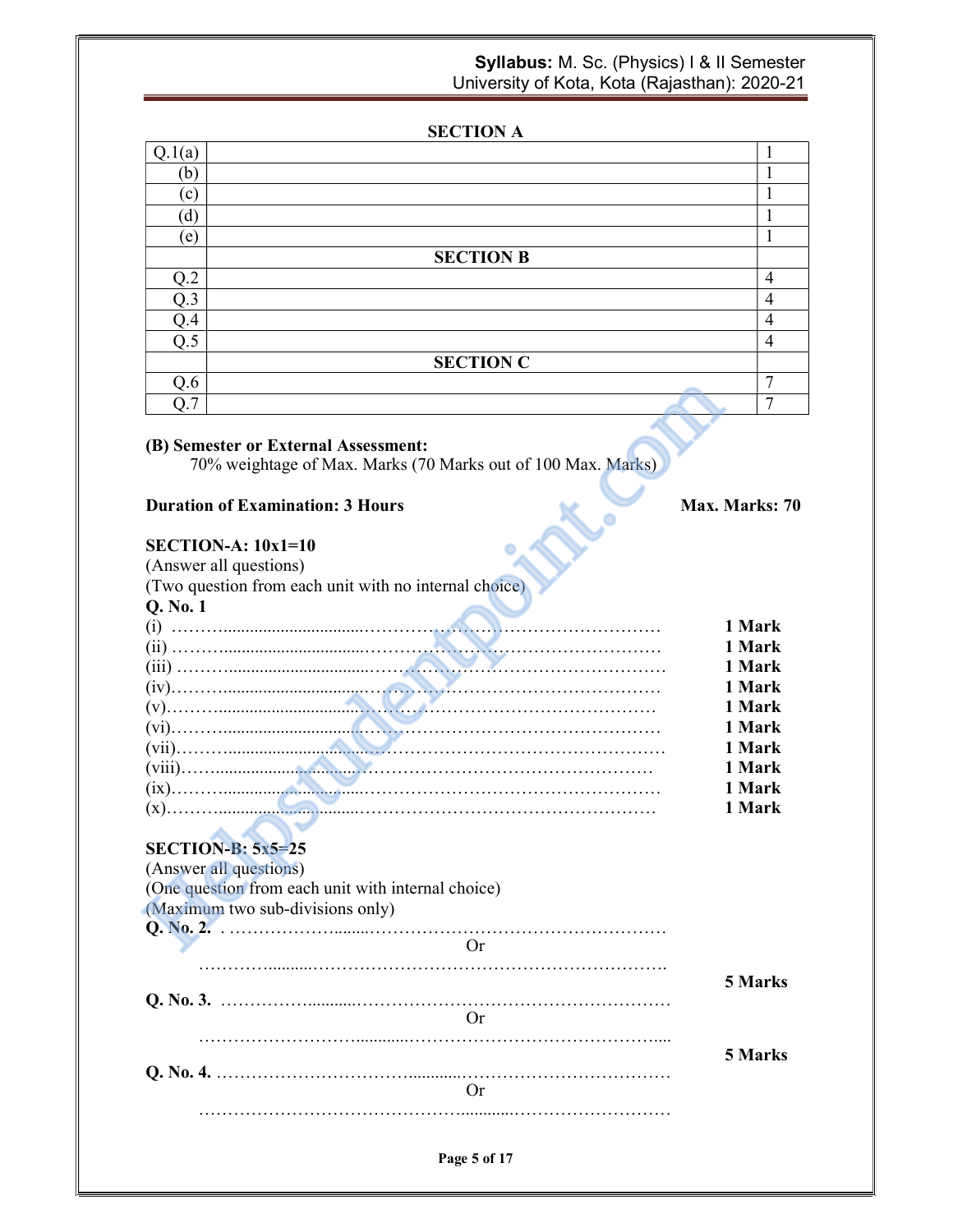|              |                                                                                                                                                                                   | 5 Marks                   |
|--------------|-----------------------------------------------------------------------------------------------------------------------------------------------------------------------------------|---------------------------|
|              | <b>Or</b>                                                                                                                                                                         |                           |
|              |                                                                                                                                                                                   | 5 Marks                   |
|              | <b>Or</b>                                                                                                                                                                         |                           |
|              |                                                                                                                                                                                   |                           |
|              |                                                                                                                                                                                   | 5 Marks                   |
|              | SECTION-C: $1x15 + 2x10=35$                                                                                                                                                       |                           |
|              | (Answer any three questions including compulsory Q.No. 7)                                                                                                                         |                           |
|              | (Maximum four sub-divisions only)                                                                                                                                                 | 15 Marks                  |
|              |                                                                                                                                                                                   |                           |
|              |                                                                                                                                                                                   | 10 Marks                  |
|              |                                                                                                                                                                                   | 10 Marks                  |
|              |                                                                                                                                                                                   | 10 Marks                  |
|              |                                                                                                                                                                                   | 10 Marks                  |
|              |                                                                                                                                                                                   |                           |
|              | <b>Distribution of Marks for Practical Examinations:</b><br><b>Duration of Exam: 06 Hours</b>                                                                                     | <b>Maximum Marks: 100</b> |
|              |                                                                                                                                                                                   |                           |
|              |                                                                                                                                                                                   |                           |
| S. No.<br>1. | <b>Name of Exercise</b><br>Exercise No. 1                                                                                                                                         | <b>Marks</b><br>60        |
| 2.           | Viva-voce                                                                                                                                                                         | 25                        |
| 3.           | <b>Practical Record</b>                                                                                                                                                           | 15                        |
|              | <b>Total Marks</b>                                                                                                                                                                | 100                       |
|              |                                                                                                                                                                                   |                           |
|              | Rules regarding determination of results:                                                                                                                                         |                           |
|              | Each semester shall be regarded as a unit for working out the result of the candidates. The                                                                                       |                           |
|              | result of the each semester examination shall be worked out separately (even if he/she has                                                                                        |                           |
|              | appeared at the paper of the lower semester along with the papers of higher semester) in                                                                                          |                           |
|              | accordance with the following conditions:                                                                                                                                         |                           |
|              | a) The candidate shall be declared as pass in a semester examination, if he/she secures at                                                                                        |                           |
|              | least $40\%$ marks in each theory paper separately in external $\&$ internal examination<br>and 50% marks in each practical paper and at least 50 % marks in project/dissertation |                           |
|              | with 50% aggregate marks in that semester.                                                                                                                                        |                           |
| b)           | A candidate declared as fail/absent in one or more papers at any odd semester<br>examination shall be permitted to take admission in the next higher semester (even               |                           |

#### Distribution of Marks for Practical Examinations:

#### **Duration of Exam: 06 Hours Maximum Marks: 100**

| S. No.   | <b>Name of Exercise</b> |                    | <b>Marks</b> |
|----------|-------------------------|--------------------|--------------|
|          | Exercise No. 1          |                    | 60           |
| <u>.</u> | Viva-voce               |                    |              |
|          | Practical Record        |                    |              |
|          |                         | <b>Total Marks</b> | <b>100</b>   |

#### Rules regarding determination of results:

- a) The candidate shall be declared as pass in a semester examination, if he/she secures at least 40% marks in each theory paper separately in external & internal examination and 50% marks in each practical paper and at least 50 % marks in project/dissertation with 50% aggregate marks in that semester.
- b) A candidate declared as fail/absent in one or more papers at any odd semester examination shall be permitted to take admission in the next higher semester (even semester) of the same academic session.
- c) A candidate may be promoted in the next academic session (odd semester) if he/she has cleared collectively at least 50% of the papers of both semesters of previous academic session with 50% of the aggregate marks. The candidate who does not fulfill the above condition will remain as an ex-student and will reappear in the due papers along with next odd/even semester exams.
- d) If any student who is provisionally admitted in higher odd semester but could not secure prescribed minimum marks in previous semesters will be treated as ex-student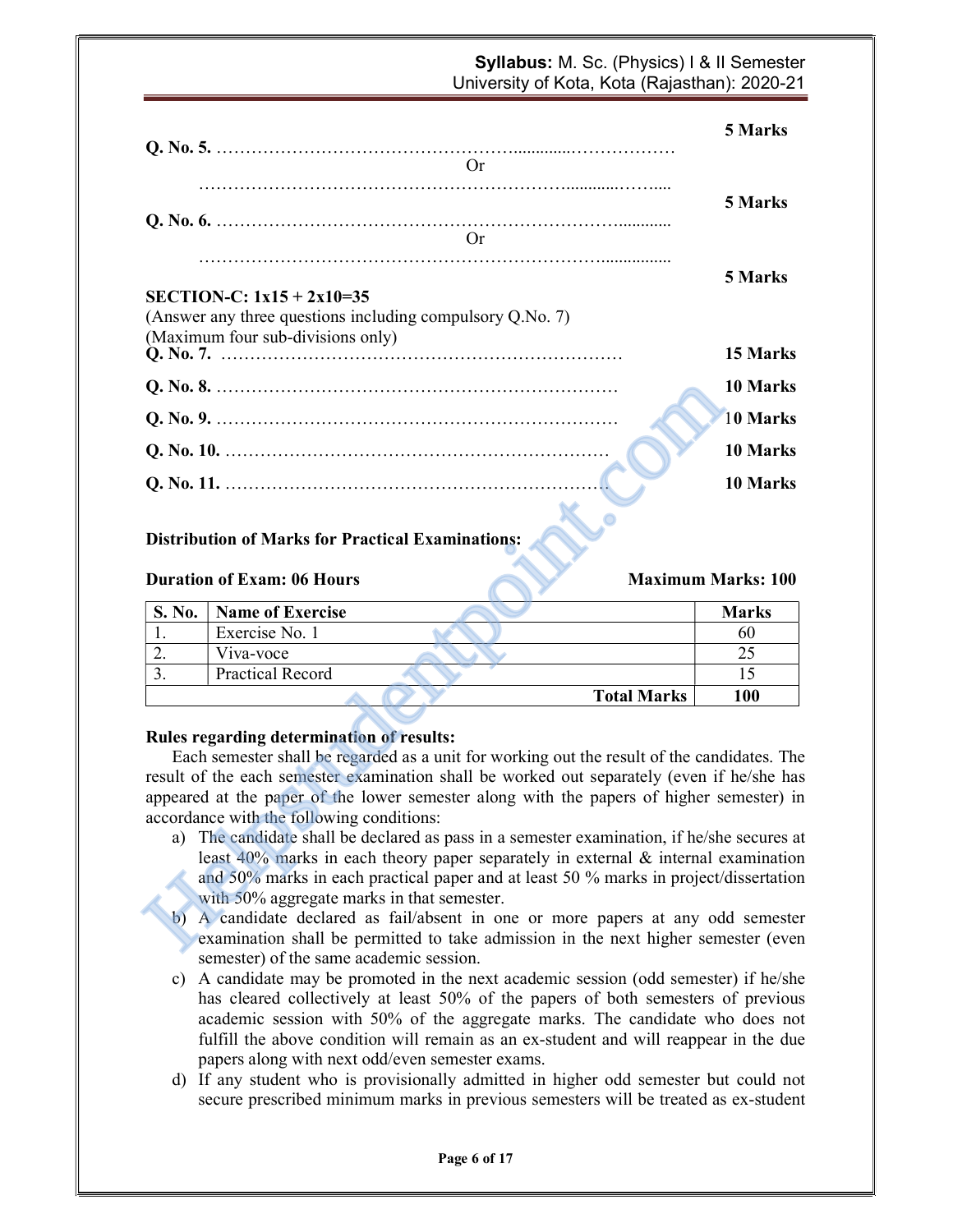and his/her admission fee will be carry forwarded to the next odd semester of forthcoming academic session.

- e) If a candidate, who is declared as pass, wishes to improve his/her performance in the theory papers of previous semester, he/she may re-appear only one time in these papers in next odd/even semester examinations.
- f) Candidate shall not be permitted to re-appear or improve the marks obtained in the external examination of practical / dissertation in any condition.
- g) If the number of papers prescribed in a semester examination is an odd number, it shall be increased by one for the purpose of reckoning 50% of the papers for considering the student pass/fail.
- h) A candidate may be given only two additional chances for passing the semester thus maximum tenure for completing the two years' postgraduate course will be limited to four years, for three years postgraduate programme up to five years and so on.
- i) The marks secured in the Gen Hindi, Gen English, Elementary Computer applications and Environment studies shall not be counted in awarding the division to a candidate. The candidate shall have to clear the compulsory subjects in the additional three chances and non-appearance or absence in the examination of compulsory subjects shall be counted as chance and shall be declared fail in that examination.
- j) The grace marks scheme shall be applicable as per University norms.

#### Classification of Successful Candidates:

| i)<br>$\left( \right)$ | The marks secured in the Gen Hindi, Gen English, Elementary Computer applications<br>and Environment studies shall not be counted in awarding the division to a candidate.<br>The candidate shall have to clear the compulsory subjects in the additional three<br>chances and non-appearance or absence in the examination of compulsory subjects<br>shall be counted as chance and shall be declared fail in that examination.<br>The grace marks scheme shall be applicable as per University norms. |                            |  |  |  |  |
|------------------------|---------------------------------------------------------------------------------------------------------------------------------------------------------------------------------------------------------------------------------------------------------------------------------------------------------------------------------------------------------------------------------------------------------------------------------------------------------------------------------------------------------|----------------------------|--|--|--|--|
|                        | <b>Classification of Successful Candidates:</b>                                                                                                                                                                                                                                                                                                                                                                                                                                                         |                            |  |  |  |  |
|                        | The classification of successful candidates after last semester examination shall be as                                                                                                                                                                                                                                                                                                                                                                                                                 |                            |  |  |  |  |
| under:                 |                                                                                                                                                                                                                                                                                                                                                                                                                                                                                                         |                            |  |  |  |  |
|                        | <b>Description of Marks Obtained</b>                                                                                                                                                                                                                                                                                                                                                                                                                                                                    | <b>Division / Result</b>   |  |  |  |  |
|                        | 80% and above marks in a paper.                                                                                                                                                                                                                                                                                                                                                                                                                                                                         | Distinction in that paper. |  |  |  |  |
|                        | A candidate who has secured aggregate 60%<br>٠                                                                                                                                                                                                                                                                                                                                                                                                                                                          | <b>First Division</b>      |  |  |  |  |
|                        | and above marks                                                                                                                                                                                                                                                                                                                                                                                                                                                                                         |                            |  |  |  |  |
|                        | A candidate who has secured aggregate 50%<br>٠<br>and above but less than 60% marks                                                                                                                                                                                                                                                                                                                                                                                                                     | <b>Second Division</b>     |  |  |  |  |
|                        |                                                                                                                                                                                                                                                                                                                                                                                                                                                                                                         |                            |  |  |  |  |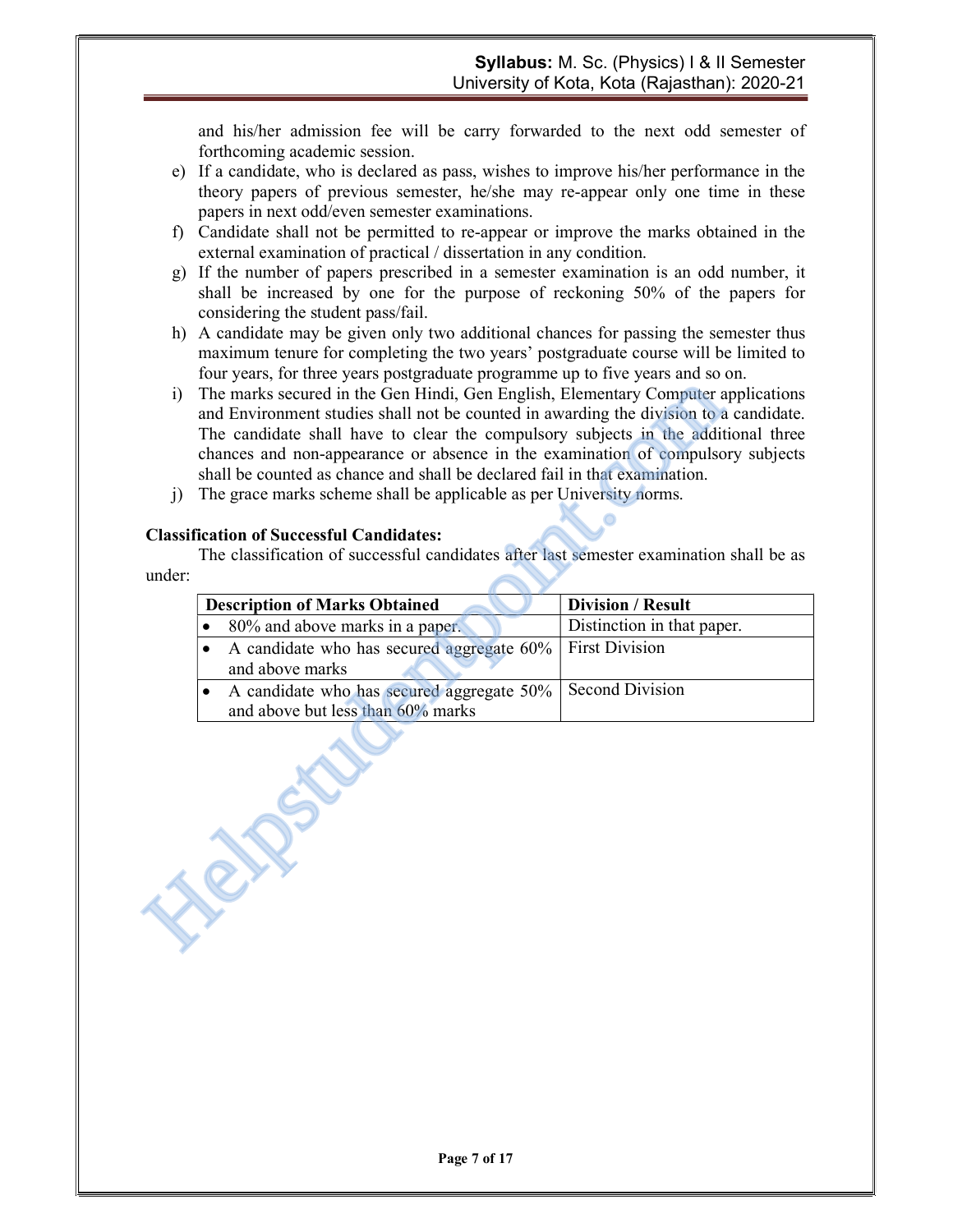### I SEMESTER

#### PHY 101- Mathematical Methods in Physics

#### Unit-I

Analytic function and the Cauchy-Riemann equations, Cauchy's integral theorem, Taylor's and Laurent series, Cauchy's residues theorem, singular points, poles, residues, evaluation of definite integrals

#### Unit-II

Fourier series, Fourier integral, Fourier Transform, Fourier sine and cosine transform, inversion formula for Fourier sine and cosine transforms, change of scale property, shifting theorem, multiple Convolution theorem, Fourier transform of the derivatives of a function

#### Unit-III

Laplace transforms, first and second shifting theorems, inverse Laplace transform-first and second shifting theorems, Laplace transform and inverse Laplace transform of derivative and integral of function, Convolution theorem

#### Unit-IV

Error Analysis, Computer Arithmetic, Linear ordinary differential equations, Second-order homogeneous and nonhomogeneous differential equations with constant and variable coefficients, Numerical Integration and Differentiation, Trapezoidal & Simpson's rule, Runga-Kutta method, Simultaneous and Higher order equations. Unit-III<br>
Laplace transforms, first and second shifting theorems, inverse Laplace transform<br>
second shifting theorems, Laplace transform and inverse Laplace transform of der<br>
integral of function, Convolution theorem<br>
Erro

#### Unit-V

Bisection method, Newton-Raphson Method, Solution of Linear equations, Curve fitting, Least squares approximation, Linear Vector spaces, Eigen vectors and Eigen Value problems, Caley Hamilton theorem, Introduction to Group theory SU(2) and O(3).

- 1. Introduction to Mathematical Physics by Charlie Harper (PHI), 1972.
- 2. Applied Mathematics for Engineers and Physicists by Louis A. Pipes and Lawrence R. Harvill, (Third Edition, McGraw-Hill Book Company), 1970.
- 3. Advanced Engineering Mathematics by E Kreyszig (John-Wiley), 1983.
- 4. Mathematical Physics by Eygene Butkov (Addison-Wesley Publishing Company), 1968.
- 5. Mathematical Methods in Physics By Arfken and Weber, (Academic Press, 5<sup>th</sup> Ed.), 2001.
- 6. Complex Variables & Functions: Churechill, Brown, Varchy
- 7. Computer Based Numerical Algorithms: Krishnamurthy E.V., (East West Press)
- 8. Elementary Numerical Analysis: Conte de Boor.
- 9. Statistical Analysis: A Computer Oriented Approach: Affi A.A., Academic Press,
- 10. Introduction to Data Analysis and Statistical Inference : Morris C., Rolpn J., Prentice Hall, 1981.
- 11. Introduction to Numerical Analysis: Atkinson E., John Wiley 1978.
- 12. Elementary Computer Assisted Statistics : Scalzo F., Von Nostrand Reinhod Co. Ltd.1978.
- 13. Essential Computer Mathematics : Seymour Lipshutz, Schaum's Outline Series, McGraw Hill
- 14. Introductory Methods of Numerical Analysis : S.S.Sastry.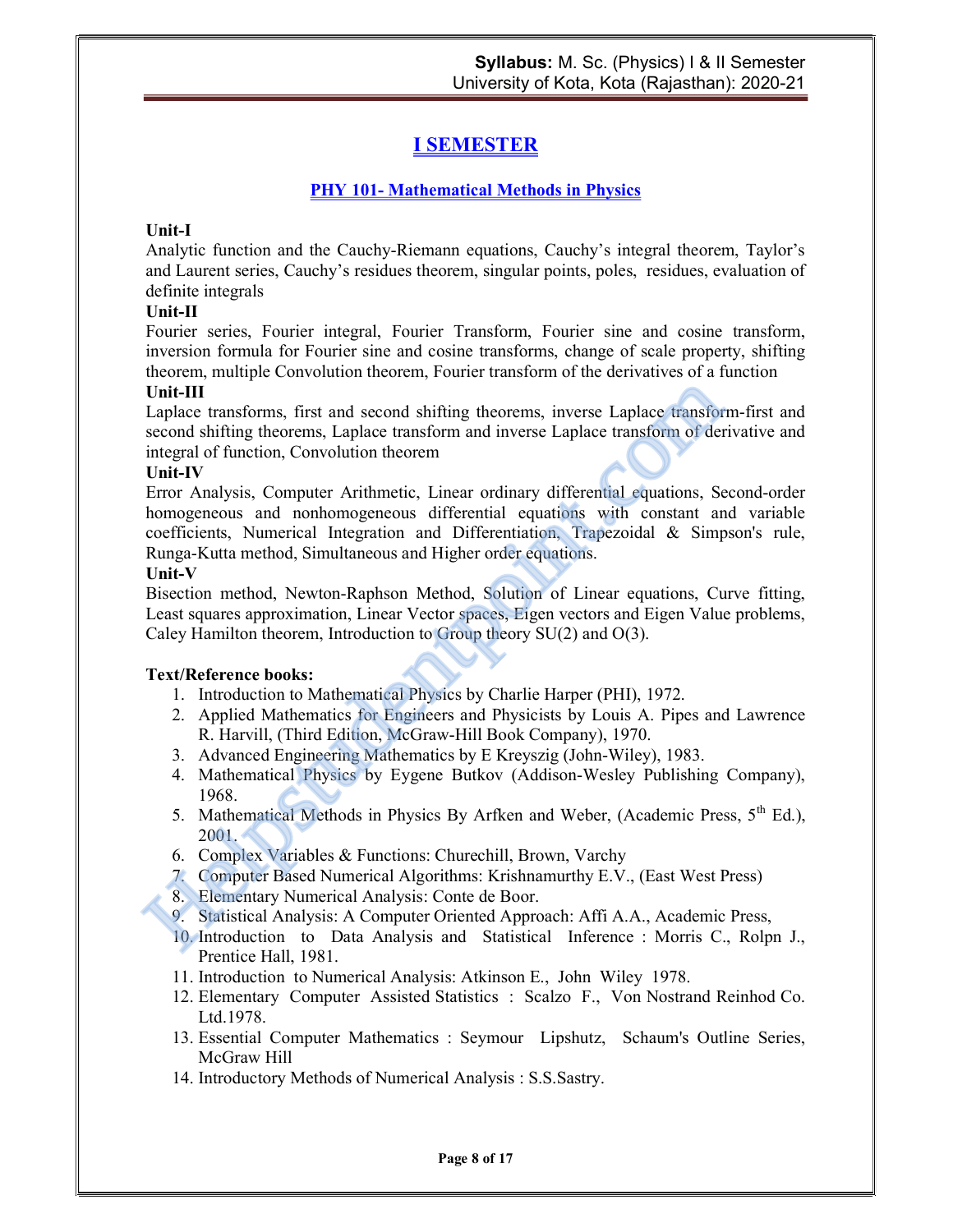#### PHY 102- Classical Mechanics

#### Unit-I

Principle of Least Action, Lagrange's equation and its applications, Generalized, coordinates, Lagrangian of a system of particles, Symmetry and Conservation laws, Central field problems, Scattering cross-section, Rutherford Formula, Laboratory and CM Frame, two body problem, Kepler problem, Generalized momentum, Legendre transformation.

#### Unit-II

Small oscillations, normal coordinates and its applications, Orthgonal transformation, Coupled Oscillators, Free forced and parametric oscillations, Damped Oscillations, Forced oscillations under friction, Vibrations of molecules.

#### Unit-III

Hamiltonian, Hamilton's Canonical equations, Canonical transformations, Hamilton's variational principle, Derivation of Lagrange's and Hamiltonian, Method of Lagrange's multipliers.

Canonical transformation, integral in variants of poincare: Lagrange's and Poisson brackets as canonical invariants, Equation of motion in Poisson bracket formulation, Infinitesimal contact transformation and generators of symmetry, Liouville's theorem,

#### Unit-IV

Hamilton-Jacobi equation and its applications, Action angle, variable adiabatic invariance of action variable : The Kepler problem in action angle variables, Eulerian angles, Euler theorem, Eigen values of the inertia tensor, Euler equations, Force free motion of a rigid body, Rigid body dynamics- moment of inertia tensor, non-inertial force, Psuedo Force, Coriolis Force, Holonomic and nonholonomic constraints, D-Alembert's Principle, Extension of Hamilton's Principle for nonconservative and nonholonomic systems. Hamiltonian, Hamilton's Canonical equations, Canonical transformations, variational principle, Derivation of Lagrange's and Hamiltonian, Method of multipliers.<br>
multipliers.<br>
canonical transformation, integral in variants

#### Unit-V

Special theory of relativity- Lorentz transformations, Four Vector Formulation, Lagrangian and Hamiltonian of a charged particle in presence of EM Fields, Field transformations, relativistic kinematics and mass–energy equivalence, stress tensor, energy momentum tensor, relative motion of charged particle in EM fields.

#### Text/Reference books:

- 1. Mechanics by Landau & Lifshitz
- 2. Classical Mechanics by H Goldstein (Addison Wesley), 1980.
- 3. Mechanics by A Sommerfeld (Academic Press), 1952.
- 4. Classical Mechanics by Puranic, Tata Mc Graw Hill.
- 5. Classical Mechanics: A. Ray Chaudhary.

#### PHY 103- Quantum Mechanics-I

#### Unit-I

Superposition of amplitudes, States of a quantum mechanical system, representation of quantum mechanical states, properties of quantum mechanical amplitude, operators and change of state, postulates, essential definitions and commutation relations, quantum conditions and uncertainty relation, Co-ordinate and momentum representation of operators & position, momentum and angular momentum, time dependence of expectation values. Unit-II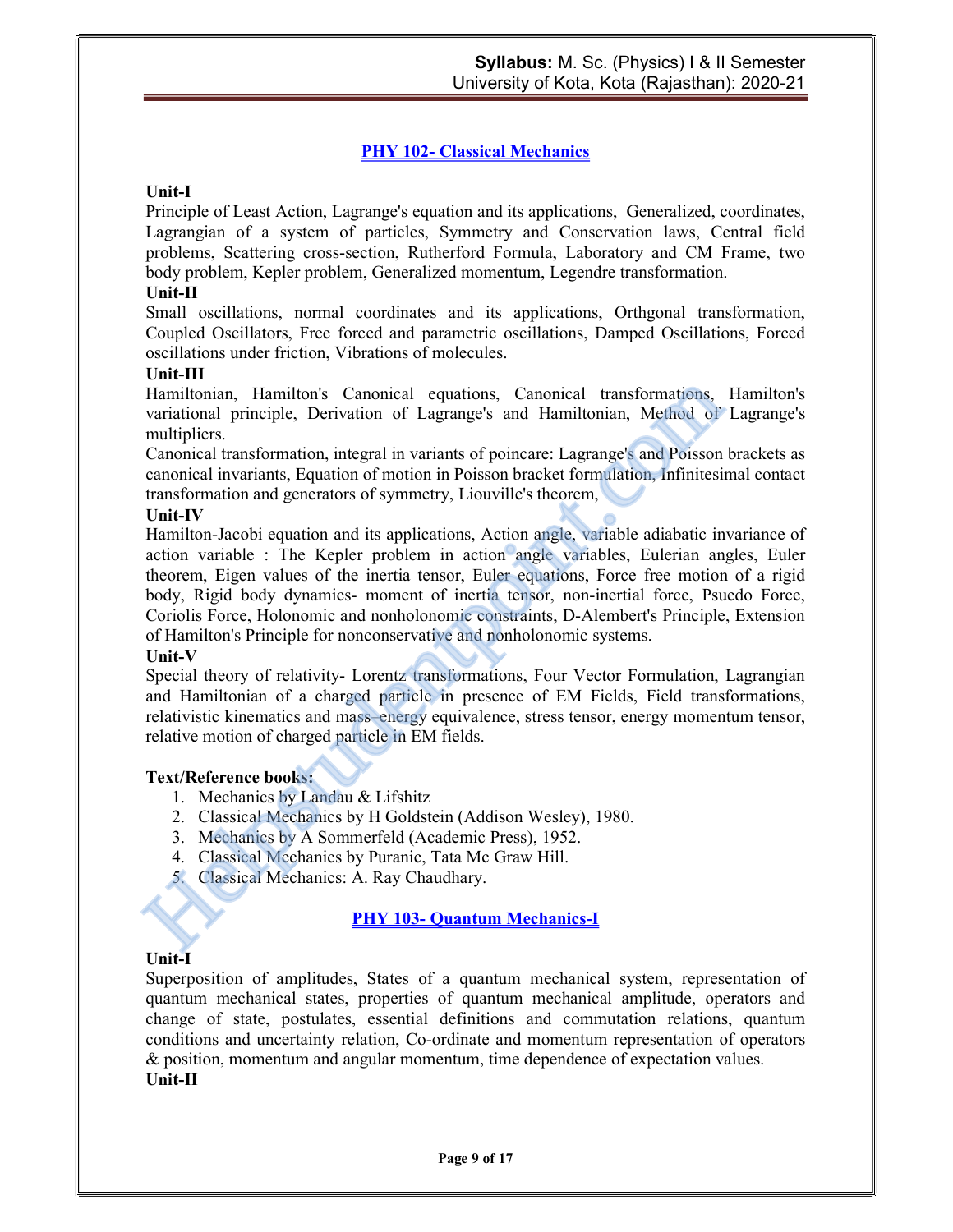Schrodinger equation, Simple Harmonic Oscillator, central field problem-hydrogen atom, Energy quantization, Variational technique, application to Hydrogen and Helium atom, WKB method for one dimensional problem, application to bound states (Bohr-Sommerfeld quantization) and the barrier penetration -alpha decay.

#### Unit-III

Hamiltonian matrix and the time evolution of Quantum mechanical States: Hermiticity of the Hamiltonian matrix, Time independent perturbation of an arbitrary system, simple matrix examples of time independent perturbation, energy states of a two state system, Ammonia molecule as an example of two state system diagonalizing of energy matrix, Pauli matrices. Unit-IV

#### Time dependent Perturbation: Transitions in a two state system, The Fermi Golden rule, Adiabatic and Sudden Perturbation, phase space, emission and absorption of radiation, induced dipole transition and Spontaneous emission of radiation, energy width of a quasi stationary state.

#### Unit-V

Compatible observables and constants of motion, symmetry transformation and conservation laws, invariance under space and time translations and space rotation, Angular momentum operators and their eigen values, matrix representations of the angular momentum operators and their eigen states, composition of angular momentum, Clebsch- Gordon coefficients tensor operators and Wigner Eckart theorem, Selection Rules. Stationary state.<br>
Compatible observables and constants of motion, symmetry transformation and claws, invariance under space and time translations and space rotation, Angular<br>
and their eigen values, matrix representations

#### Text/Reference books:

- 1. Quantum Mechanics by L I Schiff (Mcgraw-Hill), III ed., 1968
- 2. Quantum Mechanics Theory and Applications by A. K. Ghatak and S. Lokanathan (Third Edition, 1997, Mcmillan India Limited)
- 3. Quantum Mechanics: A modern approach by Ashok Das and A.C. Milissionos (Gordan and Breach Science Publishers),1992.
- 4. Quantum Mechanics An Introduction by Walter Grenier (Third ed., 1994, Springer)
- 5. Modern Quantum Mechanics by J.J. Sakurai (Addison-Wesley, 1999)
- 6. Quantum Physics (atoms, molecules…) R. Eisberg and R. Resnick (J. Wiley), 2005.
- 7. Quantum Mechanics by P. A. M Dirac
- 8. Quantum Mechanics by Merzbekar
- 9. Quantum Mechanics by N. Zettili (Wiley Publication).
- 10. Quantum Mechanics: Non relativistic theory: L.D. Landau & E. M. Lifshitz
- 11. Quantum Mechanics: Thankapann (New Age International publication).

#### **PHY 104- Advanced Electronics**

#### Unit-I

Microwave Electronics: Introduction to Microwaves  $\&$  its applications. General equation, input independence characteristic, Reflection & transmission coefficient, standing wave ratio, resonant and anti resonant line impedance matching, smith chart & its applications, coaxial, twin, strip & micro-strip lines.

#### Unit-II

Wave propagation in rectangular & circular wave guides, wave-guide modes, Q of wave guides, wave guide coupling. Microwave Passive Components: s-parameter representation and analysis of microwave component such as tees, two hole direction coupler attenuators, phase shifter, Rectangular cavity resonator, circulator & isolator.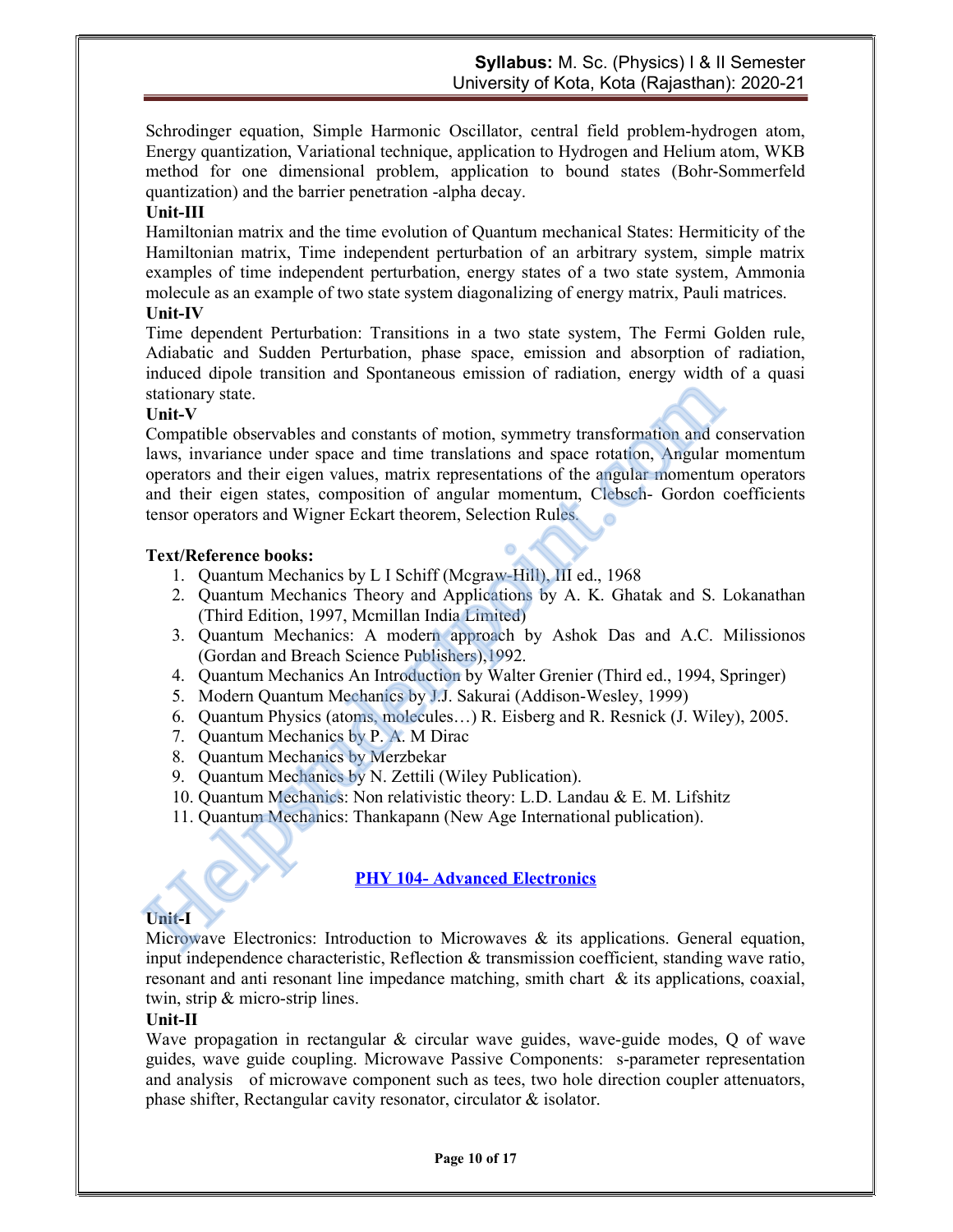#### Unit-III

Microwave Tube Devices: Conventional Vacuum tubes at microwave, O type device-Klystron (two cavity  $\&$  reflex), M type device magnetron, Introduction to TWT (Travelling Wave Tubes), Microwave Semiconductor Devices IMPATT, TRAPATT & Gum Devices, Gyrotron, Free Electron Lasers.

#### Unit-IV

Opto-electronic devices: Basics of Optical Fiber, Optical Fibers- step index, single and multimode, graded index, Light propagation- total internal reflection, Acceptance angle and Numerical aperture, Fiber losses and dispersions, Optical Sources: Light Emitting diodesspontaneous emission – surface emitting LED, edge emitters, semiconductor diode.

#### Unit-V

Optical Sources: LASER- stimulated emission, Double hetero structure LASER, drivers for LED and LASER, Optical Detectors: Photo detectors- characteristics of photo detectorsphotoconductor, p-n photodiode, PIN photodiode Schottky barrier photodiode, Avalanche photodiode, Phototransistor. Optical Sources: LASER- stimulated emission, Double hetero structure LASER, LDD and LASER, Optical Detectors: Photo detectors- characteristics of photomoductor, p-n photodiode, PIN photodiode Schottky barrier photodiode,

#### Text/Reference Books:

- 1. Theory of Applications of Microwaves-AB Brownwell & R.E. Beam Mc Graw Hill
- 2. Introduction to Microwave Theory- Atwater, Mc Graw Hill.
- 3. Microwave Electronics-R.F. Soochoo, Addisey Wesley Publi. Company
- 4. Foundation of Microwave Engineering-R.E. Collins, Mc Graw Hill.
- 5. Hand book of Microwave Measurement-M. Sucher & J. Fox. Vol-II Polytechnic Press, New York.
- 6. Microwave Devices & circuits-S.Y. Liao. PHI India
- 7. Solid State Physical Electronics-B.G. Streetman.PHI India
- 8. Microwave Principles-H.J. Reich, CBS
- 9. Optoelectronics: An Introduction, J. Wilson and J.F.B. Hawkes, (Prentice Hall International (UK) Limited), II Ed., 1989.
- 10. Optical Fiber Communications-John M. Senior, PHI.
- 11. Optical Fiber Communications- Gerd Keiser, Tata Mc Graw Hill.

#### PHY105- Physics Laboratory-I

- 1. To study the potential energy curve for end on magnetic interaction.
- 2. To study the Fourier analysis of sinusoidal, square and triangular wave.
- 3. To study:
	- (a) the excitations of normal modes and frequency splitting measurements using coupled oscillator.
	- (b) the frequency of energy transfer as a function of coupling strength using coupled oscillator.
- 4. To study the dispersion curve for a beaded string to calculate the average mass per unit length of the beaded string and to find out cutoff frequency.
- 5. Study of Double stage R.C. Coupled amplifier for: (i). Frequency response (ii) the amplitude characteristics.
- 6. To study the waveform characteristics of multivibrators (Astable, Mono-stable and Bistable) and determine its frequency by varying R.
- 7. To study a various types of Oscillators (like Hartley etc.).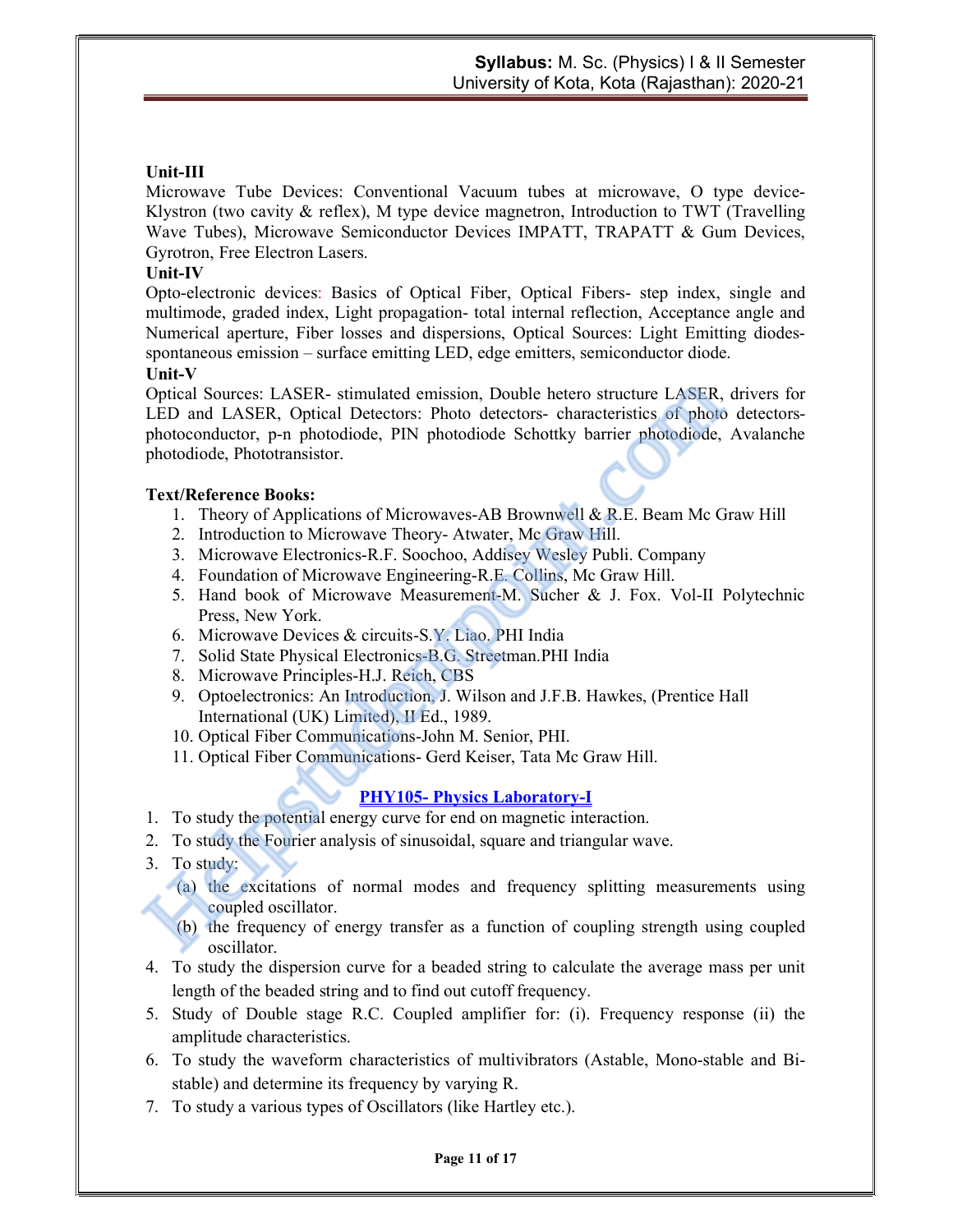- 8. To study frequency response of Low pass filter, Band pass filter, High pass filter and Band elimination.
- 9. Study of clipping and clamping circuit.
- 10. Study of operational amplifier circuits.
- 11. Study of Lissajous figure using C. R. O.
- 12. Verify the various theorems of Boolean algebra.
- 13. Verify the D'morgans theorem.
- 14. Implement the Boolean expression and verify the truth table.
- 15. Study the various combinational circuits-Half Adder, Half subtractor, Full Adder, Full subtractor, Parity Generator, Parity Checker.
- 16. Study the advanced combination circuits-Multiplexer, Demultiplexer, Encoder, Decoder.
- 17. Study the various code converters & verify the truth table-Binary to BCD converter, Binary to Gray codes and Binary to EX-3.
- 18. Study the weighted code converter.
- 19. Study the flip flops and verify the truth table-R-S,D,J-K, T and Master slave.
- 20. Study the various registers using flip-flop-Serial in Serial out, Serial in Parallel out, Parallel in Parallel out, Parallel in Serial out 17. Study the various code converters & verify the truth table-Binary to BCD<br>
Binary to Gray codes and Binary to EX-3.<br>
18. Study the weighted code converter.<br>
19. Study the flip flops and verify the truth table-R-S,D,J-K,
- 21. Study the various synchronous counters using flip-flop-Binary up, Binary down, Mod-10
- 22. Study the various asynchronous counters using flip flop- Binary up, Binary down.
- 23. Study the special counters-Ring counter and Twisted ring counter (Johnson counter).
- 24. To study the  $A/D \& D/A$  converters also calculate resolution  $\&$  error percentage in observation.
- 25. To study the behavior of V I characteristics of UJT.
- 26. To study the output and transfer characteristics of a FET.
- 27. To measure the input and output characteristics of BJT.
- 28. To draw the V-I characteristics of a DIAC / TRIAC / SCR / Optocoupler.
- 29. To study and plot the characteristics of Photo-Diode.
- 30. Any other experiments of the equivalent standard can be set.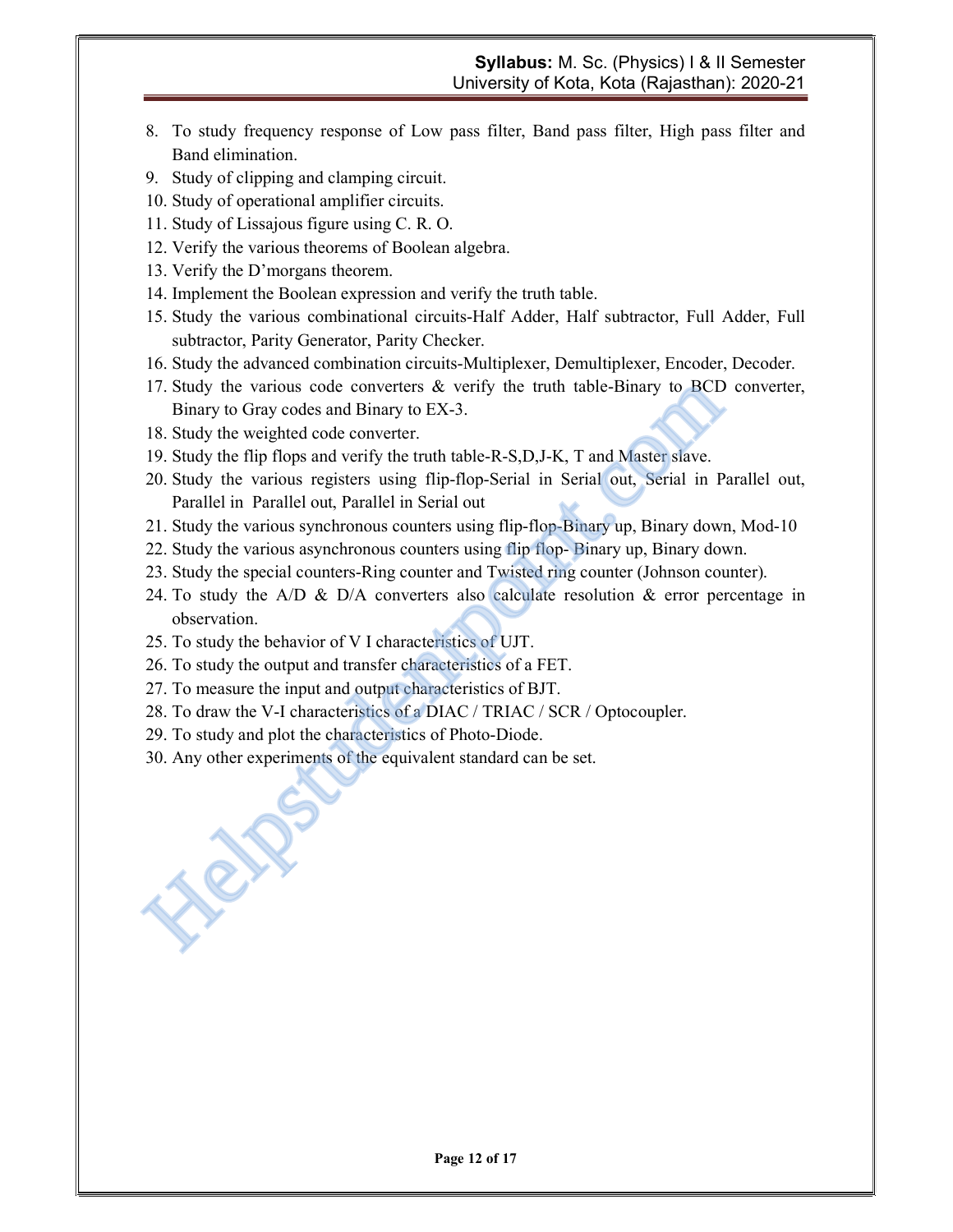### II SEMESTER

#### PHY201- Statistical Mechanics

#### Unit-I

Basic Principles, Concept of statistical distribution, phase space, systems and ensemble, entropy in statistical mechanics, Connection between thermodynamic and statistical quantities, micro canonical ensemble, perfect gas in micro canonical ensemble, Gibbs Paradox, validity of classical approximation, Gibb's distribution formula, ideal gas equation of state using micro canonical ensemble.

#### Unit-II

Canonical ensemble, probability density for canonical ensemble, partition function for canonical ensemble, thermodynamic functions for the canonical ensemble, effect of shifting the zero level of energy, perfect gas in canonical ensemble, energy fluctuation in the canonical ensemble, grand Canonical ensemble, perfect gas in grand canonical ensemble, thermodynamic functions for the grand canonical ensemble, density fluctuations in grand canonical ensemble. **Unit-II**<br>Canonical ensemble, probability density for canonical ensemble, partition fic<br>canonical ensemble, thermodynamic functions for the canonical ensemble, effect<br>the zero level of energy, perfect gas in canonical ens

#### Unit-III

Partition functions and properties, partition function for an ideal gas and calculation of thermodynamic quantities, determination of translational, rotational and vibrational contributions to the partition function of an ideal diatomic gas, specific heat of a diatomic gas, ortho and para hydrogen, phase transition, Landau theory of phase transition, Random walk and Brownian motion, Langevin theory.

#### Unit-IV

Identical particles and symmetry requirement, Maxwell-Boltzmann statistics, Bose-Einstein statistics, Fermi-Dirac statistics, quantum distribution functions, Boson statistics and Planck's formula, quantization of harmonic oscillator and creation and annihilation of phonon operators, quantization of Fermion operators

#### Unit-V

Theory of Metals: Fermi- Dirac distribution function, density of states, temperature dependence of Fermi energy, specific heat, use of Fermi- Dirac statistics in the calculation of thermal conductivity and electrical conductivity, Widemann-Franz ratio, width of conduction band, Drude theory of light, absorption in metals

#### Text and Reference books:

- 1. Fundamentals of Statistical and Thermal Physics by F. Reif (McGraw-Hill Kogakusha), Information Ed., 1985
- 2. Statistical Physics by Landau and Lifshitz (Butterworth-Heinemann), Oxford, UK, 2005
- 3. Statistical Physics by K Huang, (John Wiley), 2004
- 4. Statistical mechanics by R. K. Pathria, (Elsevier), India, 2005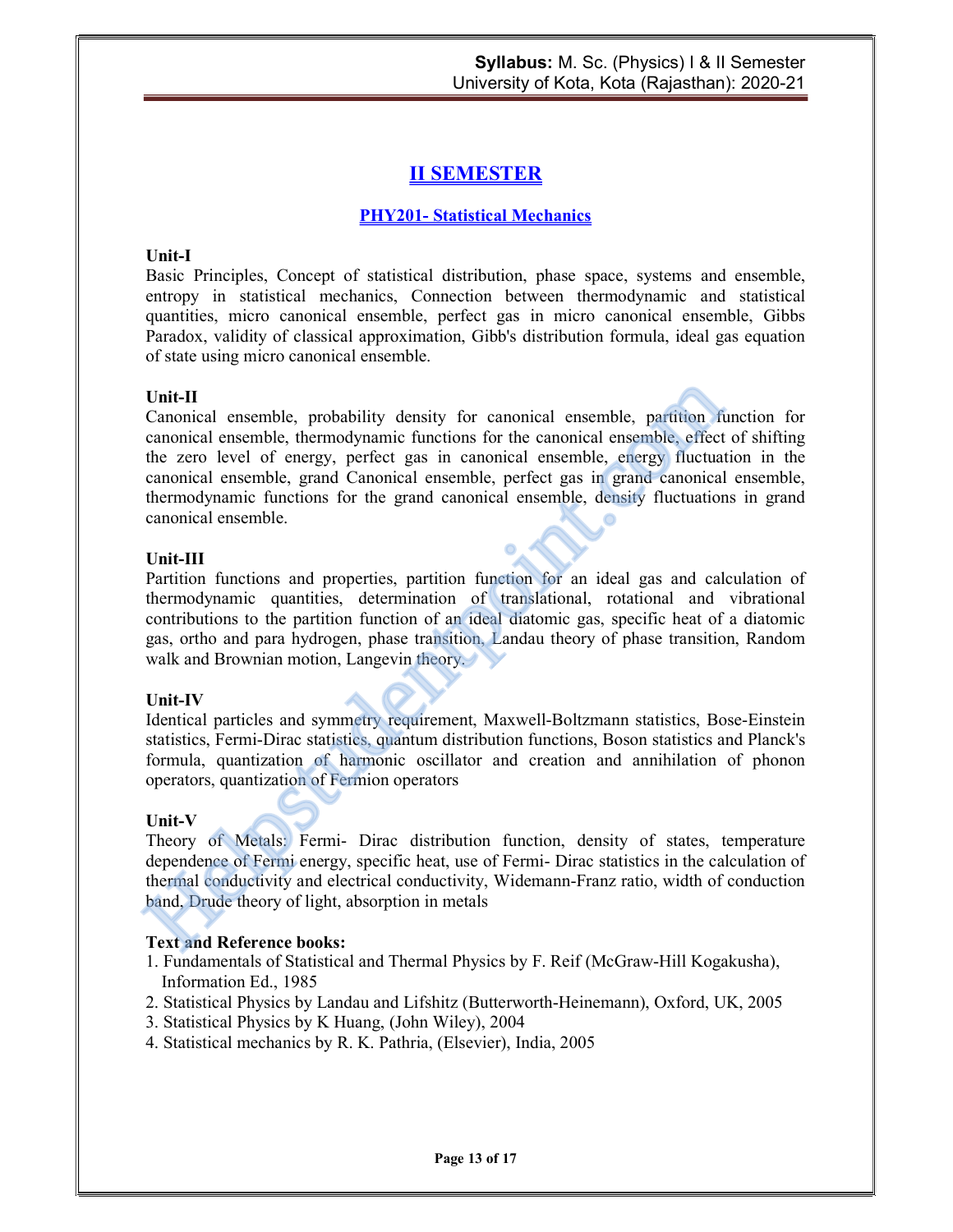#### PHY202- Classical Electrodynamics-I

#### Unit-I

Electrostatics: Electric field, Gauss law, Differential form of Gauss law, curl of electric field, the scalar potential, surface distribution of charges and dipoles and discontinuities in the electric field and potential, Poisson and Laplace equations, Green's Theorem, Uniqueness of the solution with Dirichlet or Neumann Boundary conditions, Formal so1ution of Electrostatic Boundary value problem with Green's Function, Electrostatic potential energy and energy density, capacitance.

#### Unit-II

Boundary Value Problems in Electrostatics: Methods of Images, Point charge in the presence of a grounded conducting sphere point charge in the presence of a charge insulated conducting sphere, Point charge near a conducting sphere at fixed potential, conducting sphere in a uniform electric field by method of images

Green function for the sphere, General solution for the potential, Conducting sphere with Hemispheres at different potential, orthogonal functions and expansion.

#### Unit-III

Multipoles, Electrostatics of Macroscopic Media Dielectrics: Multiple expansion, multipole expansion of the energy of a charge distribution in an external field, Elementary treatment of electrostatics with permeable media, Boundary value problems with dielectrics, Molar polarizability, and electric susceptibility, Models for molecular polarizability, Electrostatic energy in dielectric media

#### Unit-IV

Magnetostatics: Introduction and definition, Biot & Savart's law, the differential equation of magnetostatics and Ampere's law, Vector potential and Magnetic induction for a circular current loop, Magnetic fields of a localized current distribution, Magnetic moment, Force and torque on and energy of a localized current distribution in an external magnetic induction, Macroscopic equations, Boundary conditions on B and H, Methods of solving Boundaryvalue problems in magnetostatics, Uniformly magnetized sphere, Magnetized sphere in an external field, Permanent magnets, Magnetic shielding, spherical shell of permeable material in an uniform field conducting sphere, Point charge near a conducting sphere at fixed potential, sphere in a uniform electric field by method of images<br>of the conducting s Green in uniform electric field by method of images<br>of the sphere, Gen

#### Unit-V

Time varying fields, Maxwell's equations and Conservation Laws: Energy in a magnetic field, Vector and Scalar potentials, Gauge transformations, Lorentz gauge, Coulomb gauge, Green functions for the wave equation, Derivation of the equations of Macroscopic Electromagnetism, Poynting's theorem and conservations of energy and momentum for a system of charged particles and EM fields, Conservation laws for macroscopic media, Electromagnetic field tensor, Transformation of four potentials and four currents, Tensor description of Maxwell's equation

- 1. Classical clectrodynamics by J.D. Jackson, (John Wiley & Sons), II Ed., 1975.
- 2. Classical Electricity and Magnetism by Panofsky & Philips, (Indian Book, New Delhi), 1962.
- 3. Introduction to Electrodynamics by Griffiths, (Pearson Education), 2005.
- 4. Classical theory of fields by Landau & Lifshitz, (Pergaman Press, New York), 1960.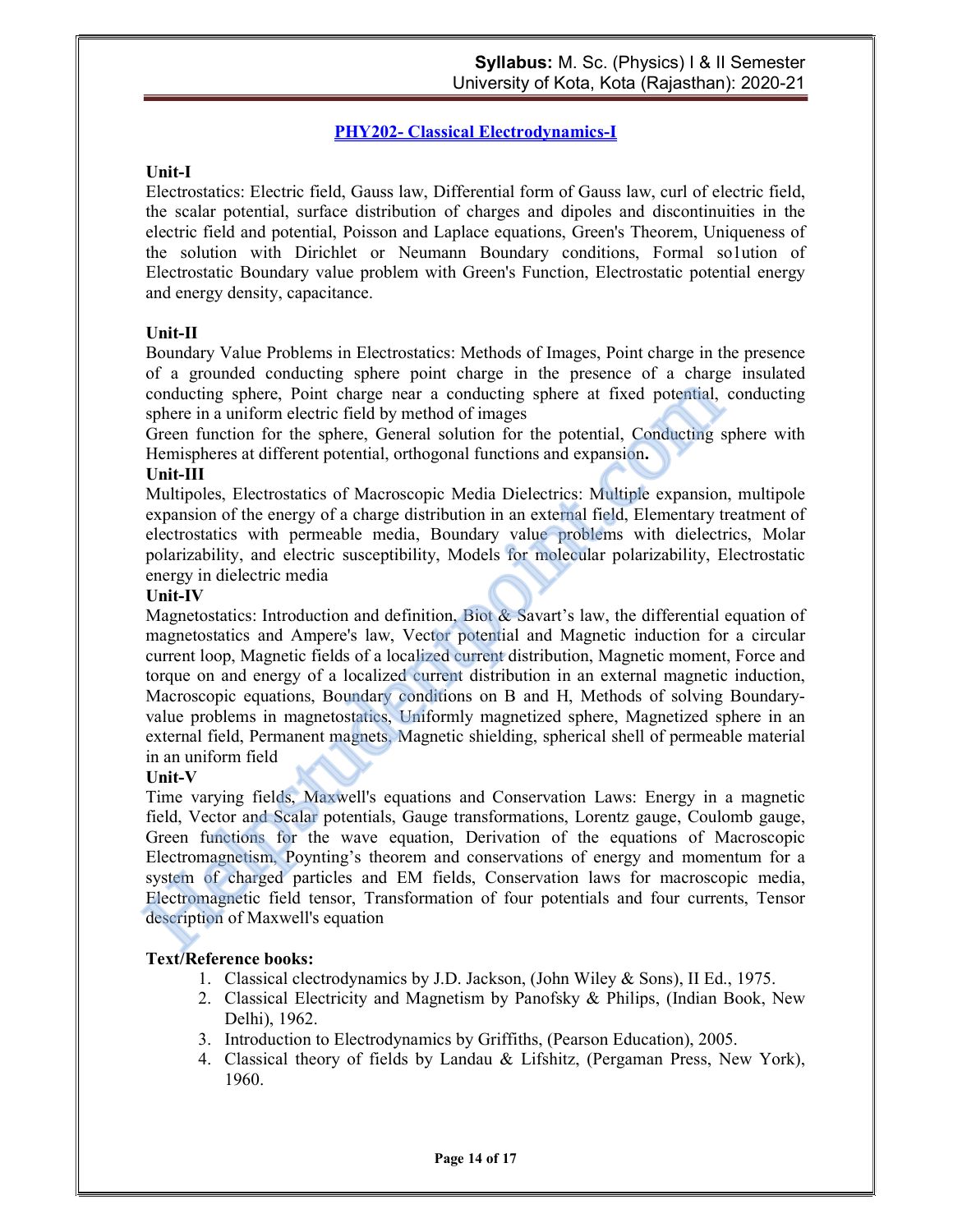- 5. Electrodynamics of Continuous Media by Landau & Lifshitz, (Pergaman Press New York), 1960.
- 6. Elements of Electromagnetics by Mathew N.O. Sadiku, (Oxford Univ. Press), II ed., 1999.

#### PHY203- Quantum Mechanics-II

#### Unit-I

Scattering (non-relativistic): Differential and total scattering cross section, transformation from CM frame to Lab frame, solution of scattering problem by the method of partial wave analysis, expansion of a plane wave into a spherical wave and scattering amplitude, the optical theorem, applications: scattering from a delta potential, square well potential and the hard sphere, scattering of identical particles.

#### Unit-II

Energy dependence and resonance scattering, Breit-Wigner formula, quasi stationary states, The Lippman-Schwinger equation and the Green's function approach for scattering problem, Born approximation and its validity for scattering problem, Coulomb scattering problem under first Born approximation in elastic scattering.

#### Unit-III

Relativistic Formulation and Dirac Equation: Attempt for relativistic formulation of quantum theory, The Klein-Gordon (KG) equation, Probability density and probability current density, solution of free particle KG equation in momentum representation, interpretation of negative probability density and negative energy solutions, Dirac equation for a free particle, properties of Dirac matrices and algebra of gamma matrices, non-relativistic correspondence of the Pauli equation (inclusive of electromagnetic interaction), Solution of the free particle, Dirac equation, orthogonality and completeness relations for Dirac spinors, interpretation of negative energy solution and hole theory. **Unit-II**<br>
Energy dependence and resonance scattering, Breit-Wigner formula, quasi station<br>
The Lippman-Schwinger equation and the Green's function approach for scatterin<br>
Born approximation and its validity for scatterin

#### Unit-IV

Symmetries of Dirac Equation: Lorentz covariance of Dirac equation, proof of covariance and derivation of Lorentz boost and rotation matrices for Dirac spinors, Projection operators involving four momentum and spin, Parity (P), Charge, Conjugation(C), time reversal (T) and CPT operators for Dirac spinors, Bilinear covariant, and their transformations behaviour under Lorentz transformation, P,C,T and CPT, expectation values of coordinate and velocity, involving only positive energy solutions and the associated problems, inclusion of negative energy solution, Zitterbewegung, Klein paradox.

#### Unit-V

The Quantum Theory of Radiation: Classical radiation field, transversality condition, Fourier decomposition and radiation oscillators, Quantization of radiation oscillator, creation, annihilation and number operators, photon states, photon as a quantum mechanical excitations of the radiation field, fluctuations and the Uncertainty relation, validity of the classical description, quantization of K.G. field, Dirac field, S-matrix expansion, Feynman Rules of QED and Feynman diagrams of Compton Scattering and Pair Production.

- 1. Quantum Mechanics by L I Schiff (Mcgraw-Hill), III ed., 1968
- 2. Quantum Mechanics Theory and Applications by A. K. Ghatak and S. Lokanathan (Mcmillan India Limited), Third Edition, 1997,
- 3. Quantum Mechanics: A modern approach by Ashok Das and A.C. Milissionos (Gordan and Breach Science Publishers),1992.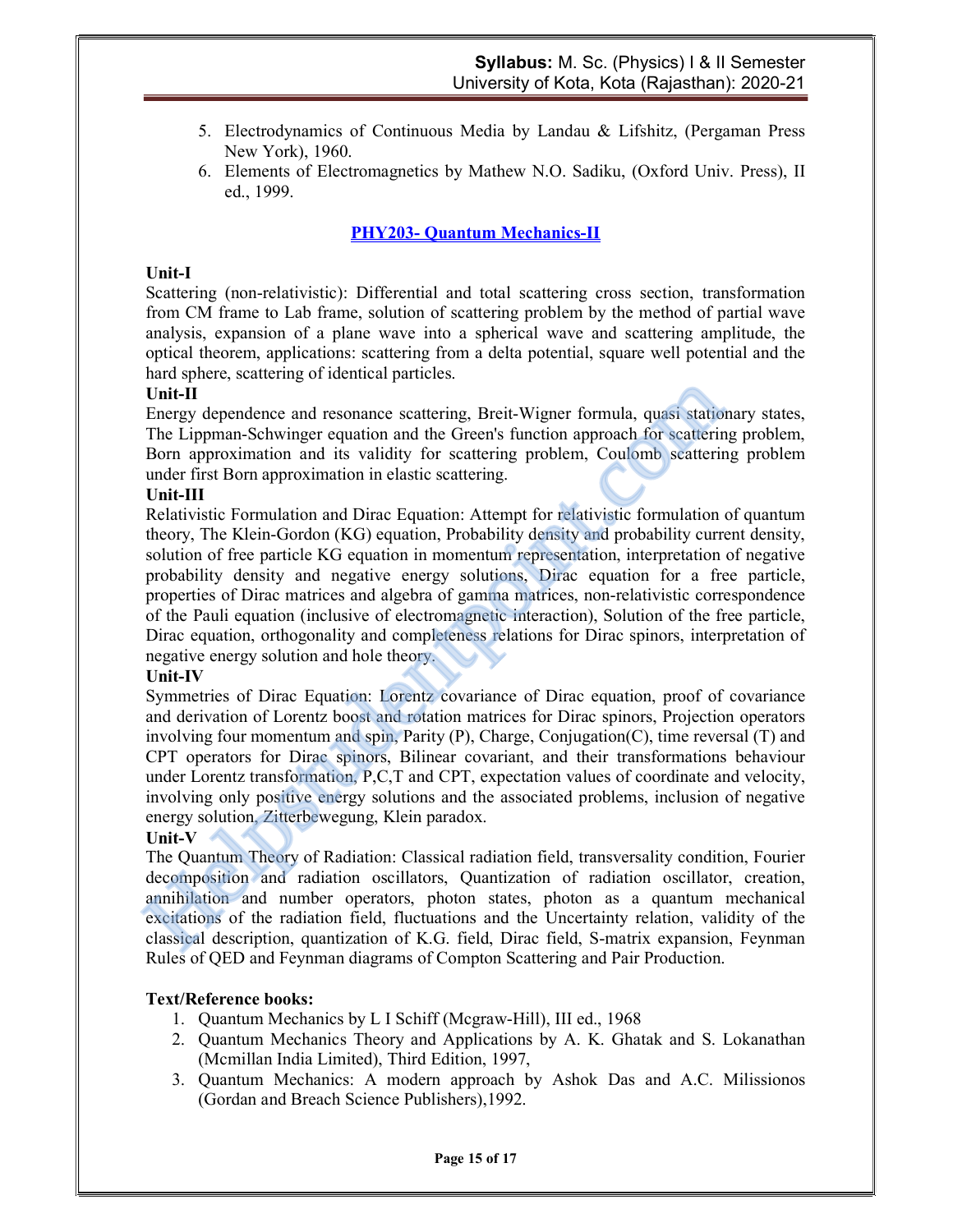- 4. Quantum Mechanics An Introduction by Walter Grenier (Springer ),Third ed., 1994.
- 5. Modern Quantum Mechanics by J.J. Sakurai (Addison-Wesley), 1999.
- 6. Quantum Physics (atoms, molecules…) R. Eisberg and R. Resnick (J. Wiley),2005.
- 7. Quantum Field Theory by F. Mandal & G. Shaw (John –Willey),1992.
- 8. Relativistics Quantum Mechanics -Bjorken &Drell (Mc Graw hill)
- 9. Quantum mechanics-Thankpapn V.K.(Wiley Eastern ltd. New Delhi)
- 10. Elements of Advance Quantum Theory- J.M. Ziman (Cambridge University Press)

#### PHY204- Atomic & Molecular Physics

#### Unit-I

Hydrogen Atom : Gross structure energy spectrum, probability distribution of radial and angular  $(l = 1,2)$  wave functions (no derivation), Magnetic dipole in external magnetic field, Space quantization, effect of spin, relativistic and spin orbit corrections to energy levels of hydrogen, Hamiltonian including all corrections and term shifts, fine structure, the Lamb shift (only an qualitative description)

#### Unit-II

Systems with Identical Particles: Indistinguishability and exchange symmetry, many particle wave functions and Pauli's exclusion principle, spectroscopic terms for atoms, Heitler-London method for molecule, Vector representation and Coupling of angular momenta, interaction energies, LS- Russel Saunders coupling, jj coupling, their interaction energies, Term derivation of one and two electron system, singlet, doublet and triplet characters of emission spectra. angular (1=1,2) wave functions (no derivation), Magnetic dipole in external magnetic dipole space quantization, effect of spin, relativistic and spin orbit corrections to energy hydrogen, Hamiltonian including all correct

#### Unit-III

Interaction with External Fields: Atom in a weak uniform external electric field, first and second order Stark effect [only introduction], Linear Stark effect for H-atom levels, spin-orbit interaction, Normal and anomalous Zeeman Effect [both cases LS- and jj-coupling], Splitting of levels, Paschen Back effect, Differences between Zeeman and Paschen Back effect.

#### Unit-IV

Spectroscopy (qualitative) : General features of Alkali spectra, Born-Oppenheimer approximation, Rotational spectra of a molecule, The rigid rotator model, The non-rigid rotator, Isotope effect, Vibrational spectra of a molecule, The molecule as a simple harmonic oscillator, Anharmonic oscillator, Isotope effect, Molecule as vibrating Rotator, P and R branches.

#### Unit-V

General features of electronic spectra, Fine structure of electronic bands, P, Q and R Branches, Franck-Condon's principle, Electronic, rotational and vibrational spectra of diatomic molecules, Classical and Quantum theory of Raman Effect, Raman spectra for rotational and vibrational transitions, Vibrational-Rotational Raman spectra, comparison with infra red spectra, Selection rules.

- 1. Introduction to Atomic Spectra by H. E. White
- 2. Spectra of diatomic molecules by G. Herzberg
- 3. Spectroscopy Vol. I, II, & III by Walker & Straughan
- 4. Atomic Spectra by Kuhn.
- 5. Molecular Spectroscopy by C. N. Bennwell, Tata McGraw Hill Publication.
- 6. Elementary Atomic Structure: G.R.Woodgate